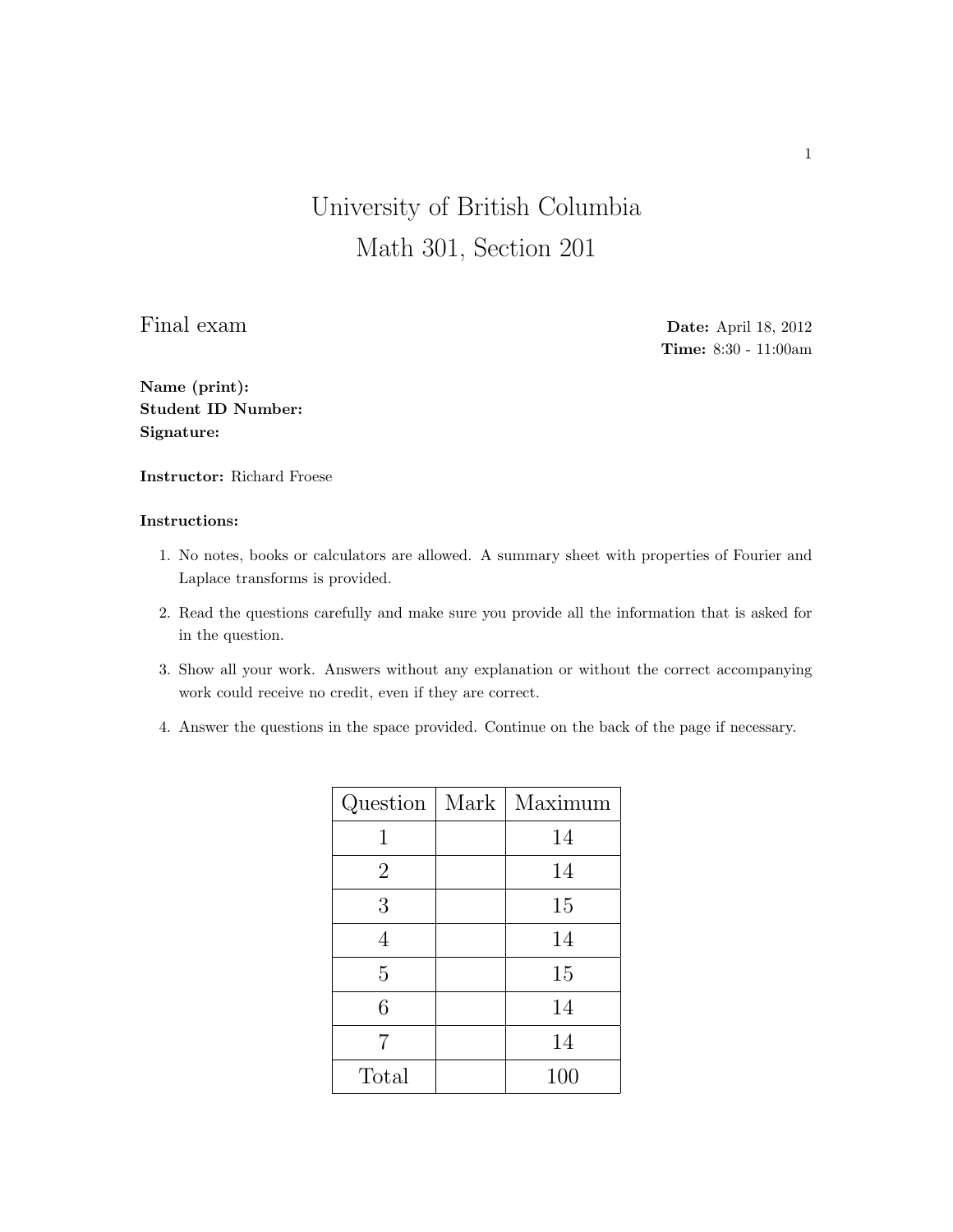[14]  $1. Evaluate$ 

$$
I = \int_0^\infty \frac{\cos(\pi x)}{1 - 4x^2} dx,
$$

explaining all your steps.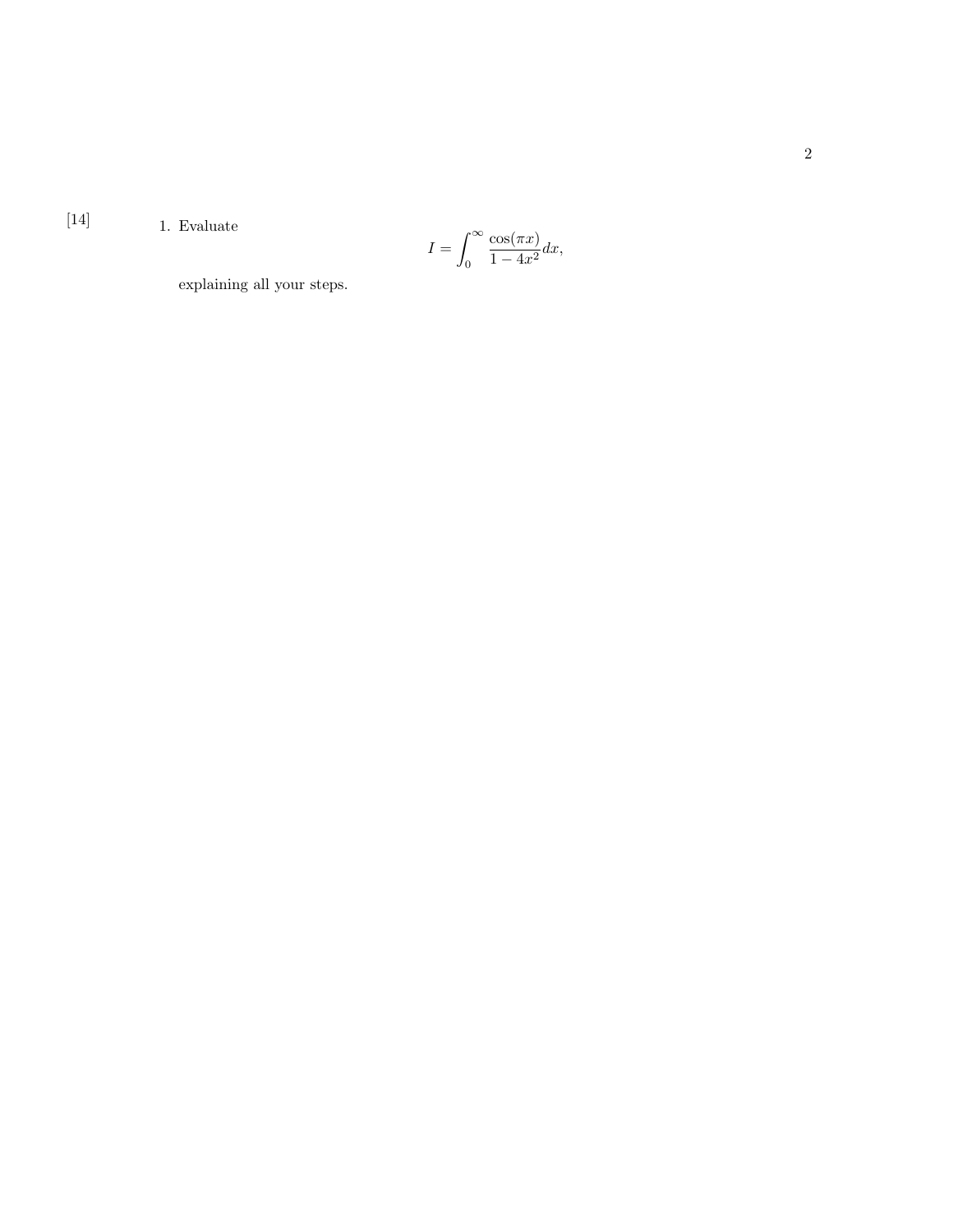2. Evaluate

$$
I = \int_0^\infty \frac{x^{\alpha - 1}}{1 + x} dx, \quad 0 < \alpha < 1.
$$

explaining all your steps.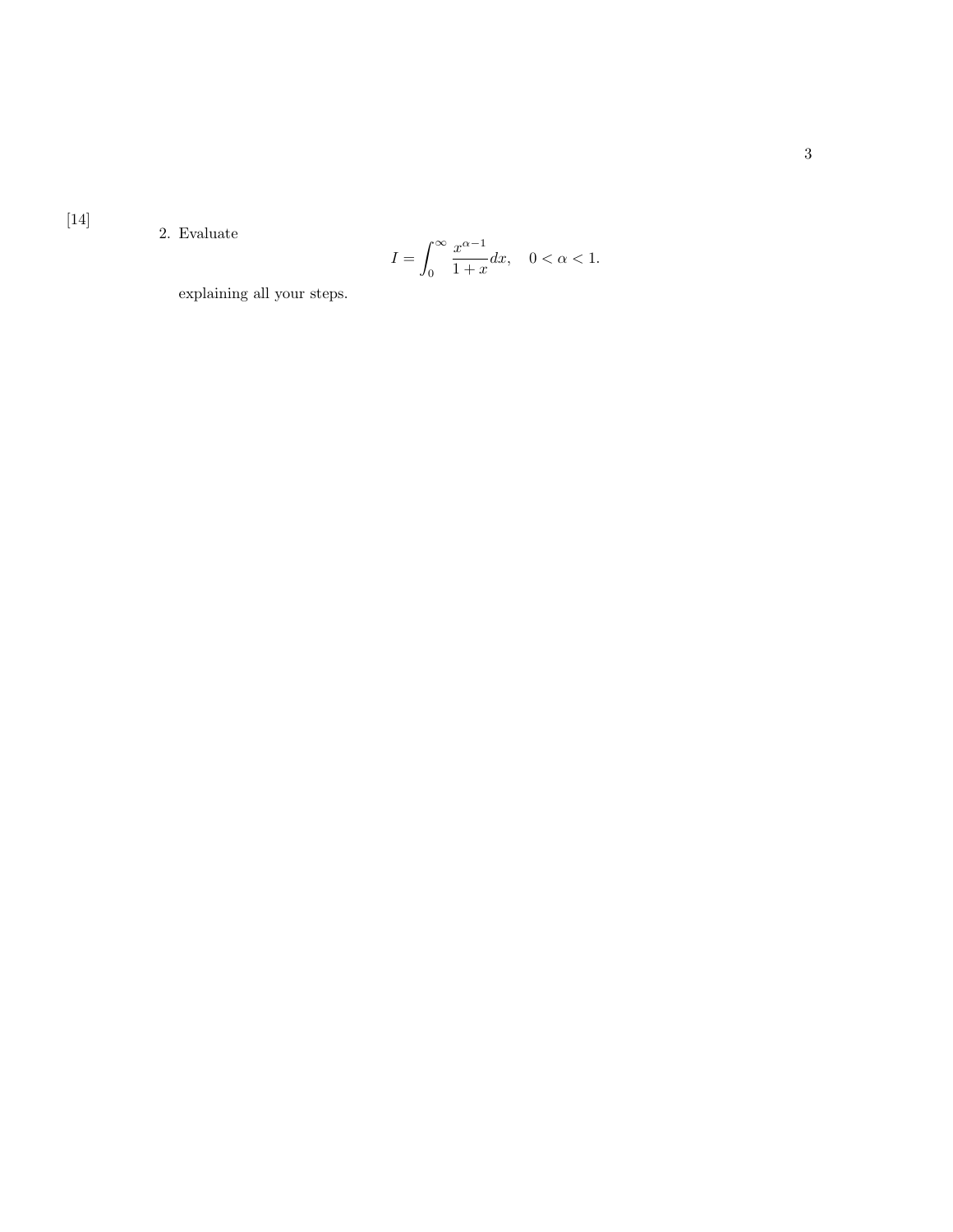- 3. Let  $g(z)$  be the branch of  $(z(z-1))^{1/2}$  defined by  $g(z) = \exp((\text{Log}(z) + \text{Log}(z-1))/2)$ , where Log denotes the principal branch of the logarithm.
	- (a) Compute  $\lim_{z\to -1} g(z)$  when z approaches -1 from the upper half plane, and from the lower half plane. Is  $g(z)$  continuous at  $-1$ ?

[4]

<sup>(</sup>b) Where are the branch cuts for  $g(z)$ ?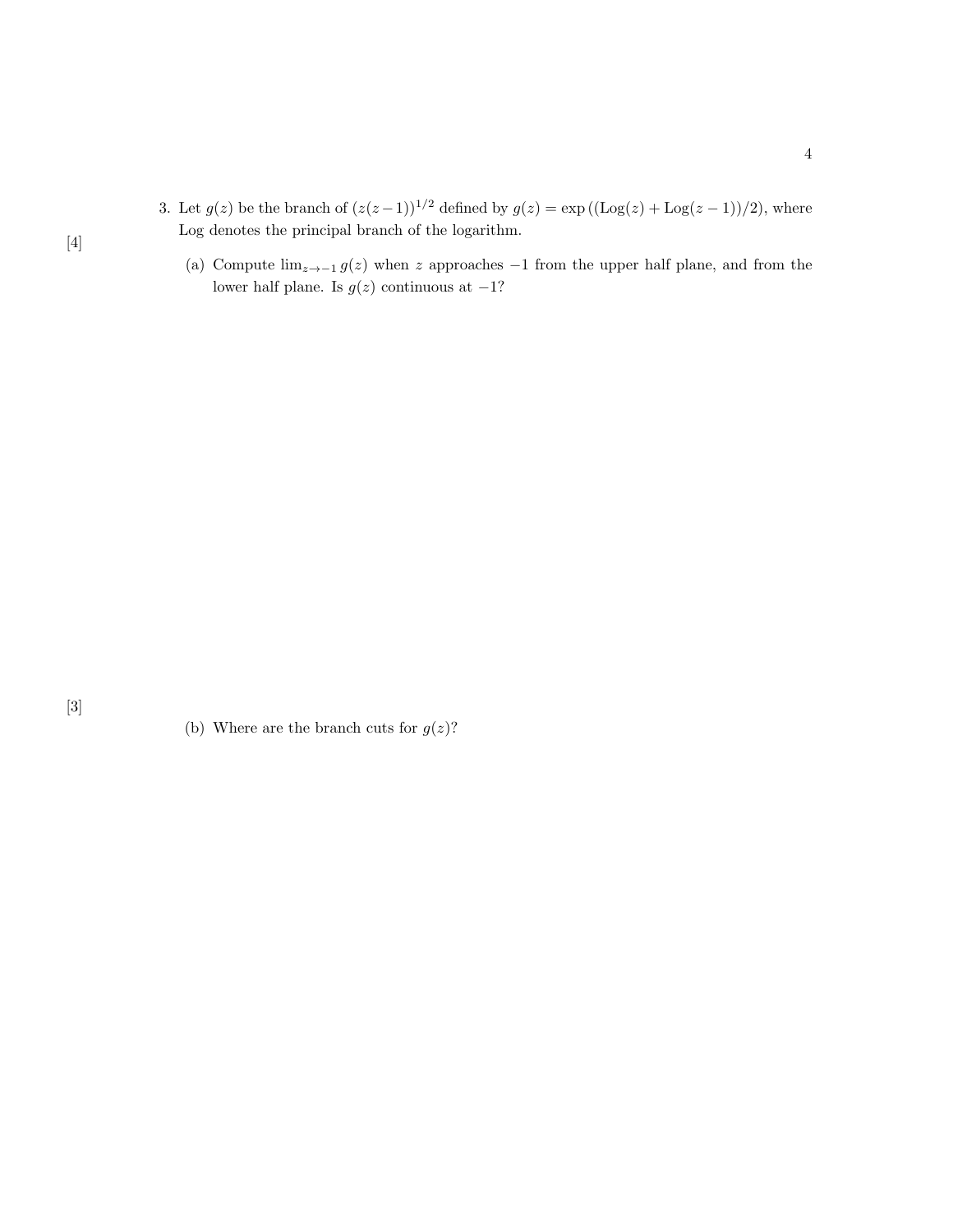[4] (c) Show how to construct  $g(z)$  using the 'range of angles' method.

(d) What is the value of  $g(i)$  and  $g(-i) ?$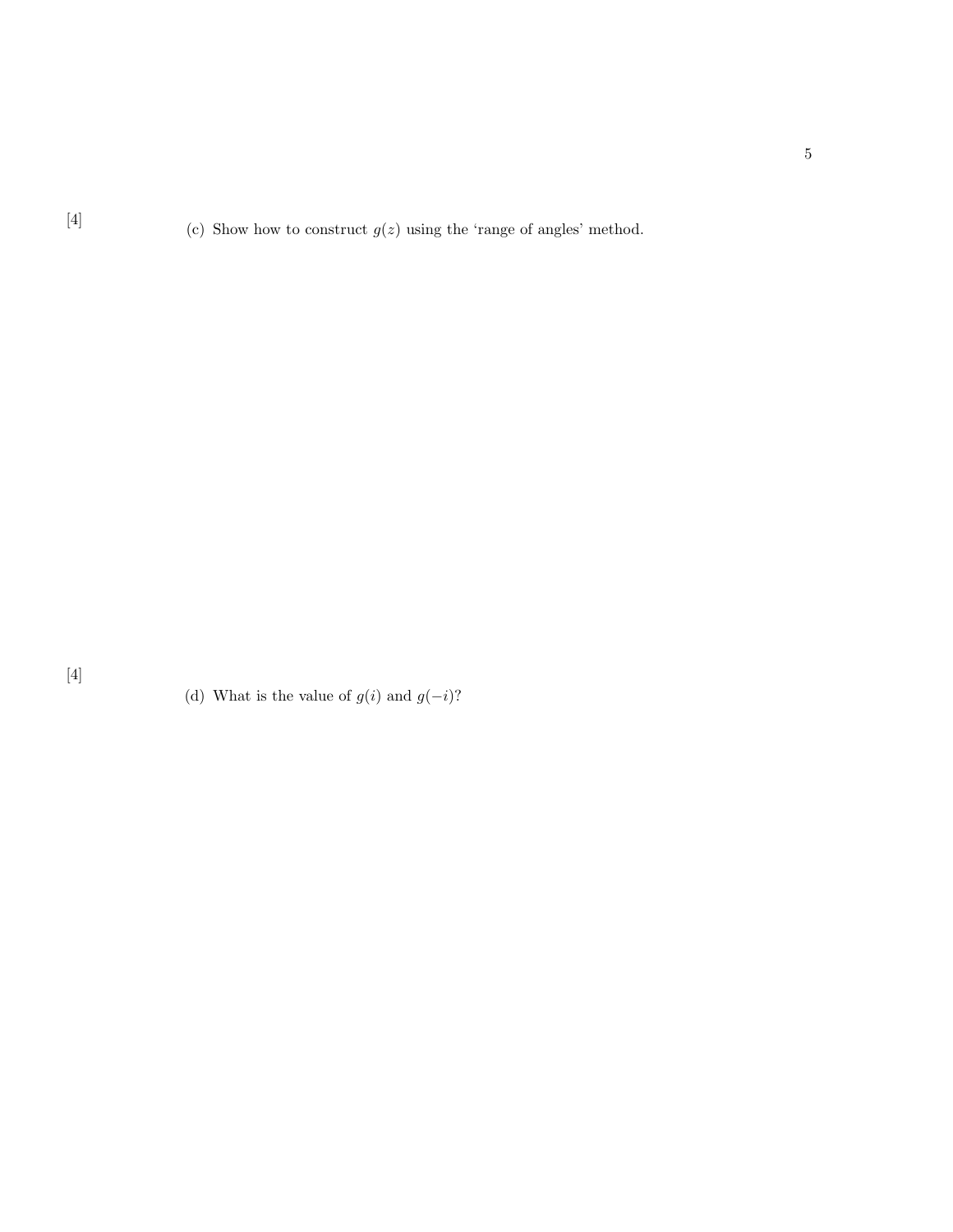[14]

4. Solve Laplaces equation  $\Delta \phi = 0$  in the region between the circles  $\{z : |z| = 2\}$  and  $\{z : |z - 1| = 1\}$ 1} with boundary condition  $\phi = 1$  on the inner circle and  $\phi = 0$  on the outer circle.

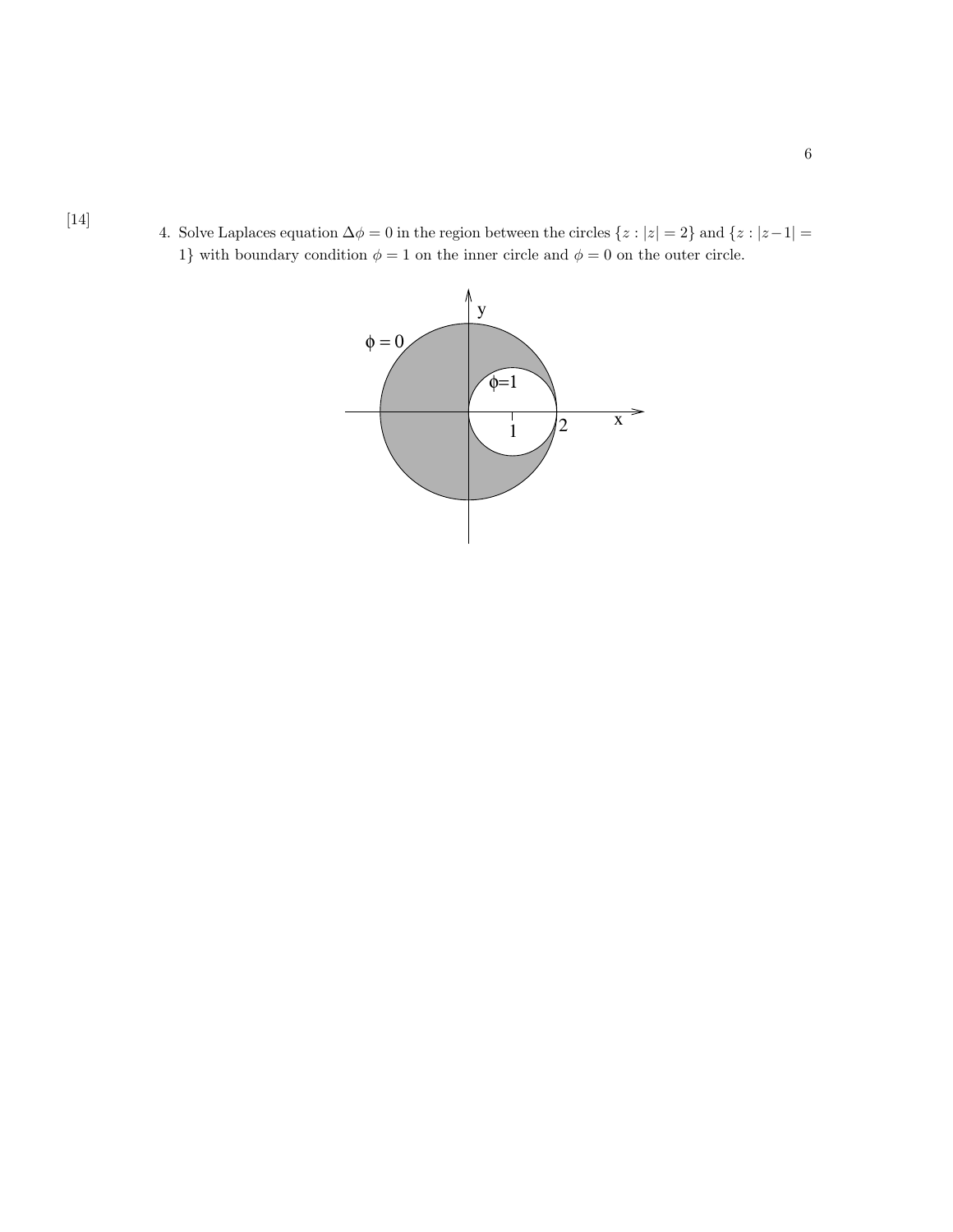- 5. Consider the complex velocity potentials for ideal inviscid flow given by  $\Omega_1(z) = iV_0(z 1/z)$ and  $\Omega_2(z)=i\gamma\log(z).$  Here  $V_0>0$  and  $\gamma>0.$ 
	- (a) Show that  $\Omega_1(z)$  describes a flow around the unit circle  $\{z: |z|=1\}.$

(b) What are the streamlines for the flow described by  $\Omega_2(z)$ ? Plot several of these, and indicate with arrows the direction of the flow.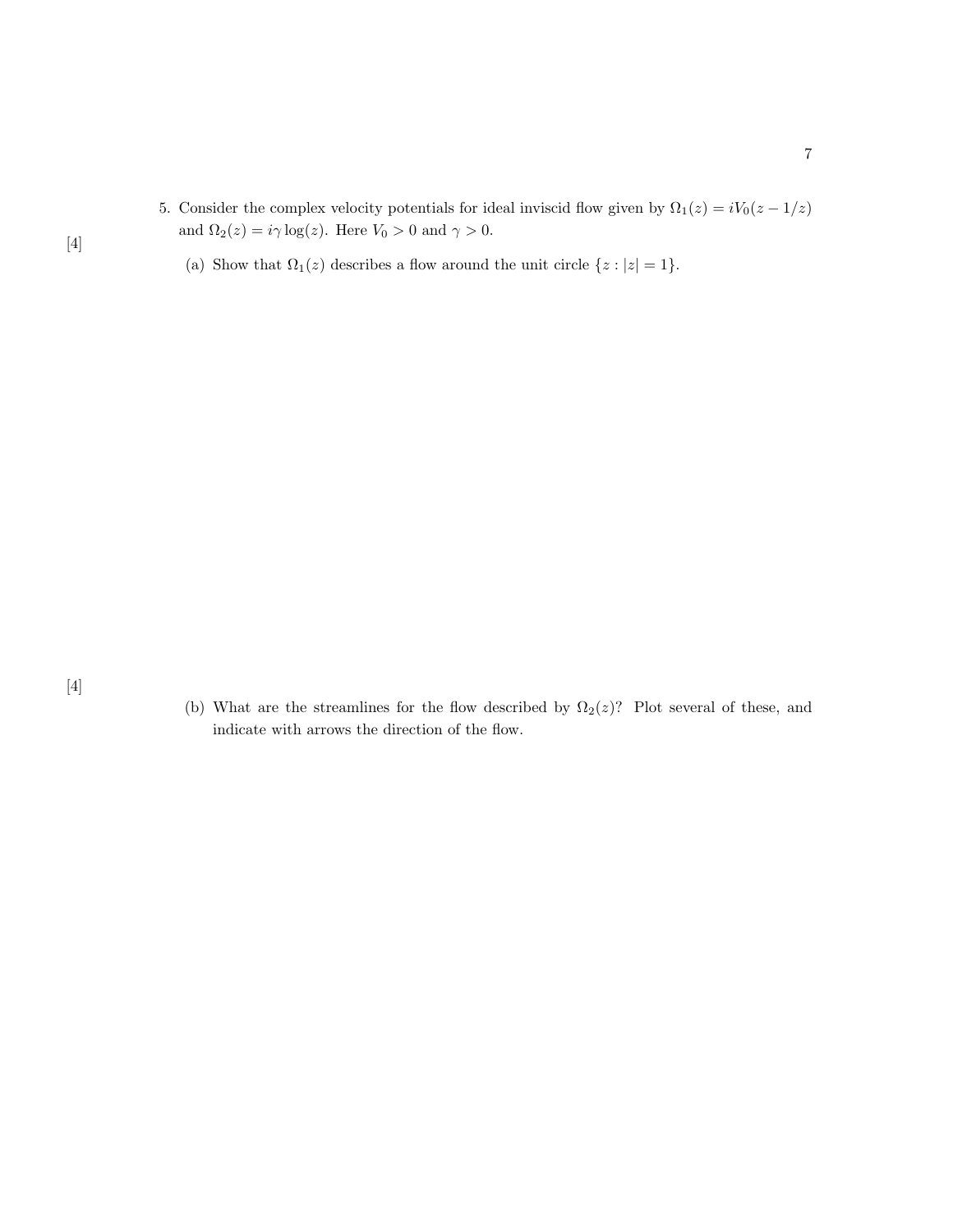[3]

(c) Explain why  $\Omega(z) = \Omega_1(z) + \Omega_2(z)$  also describes a flow around the unit circle  $\{z : |z| = 1\}$ . What is the asympotic velocity of this flow as  $|z|\to\infty?$ 

(d) Where are the stagnation point for the flow described by  $\Omega(z)$ ? For what values of  $\gamma > 0$ are the stagnation points on the boundary of the the unit circle?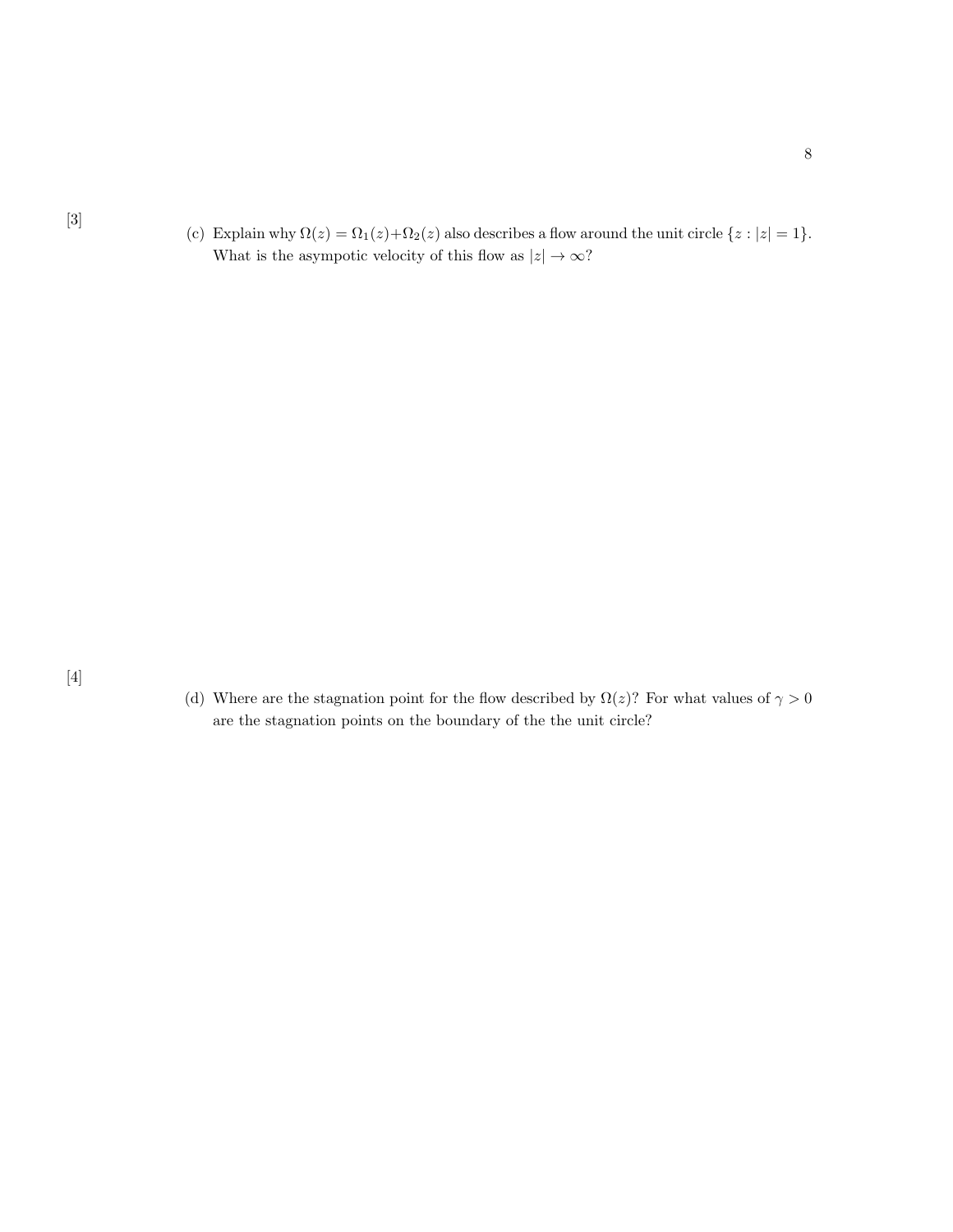$[14] \label{eq:14}$ 

6. Solve

$$
u_t(x,t) = u_{xx}(x,t) + u(x,t). \quad -\infty < x < \infty, \quad t > 0
$$
\n
$$
u(x,0) = e^{-x^2}
$$